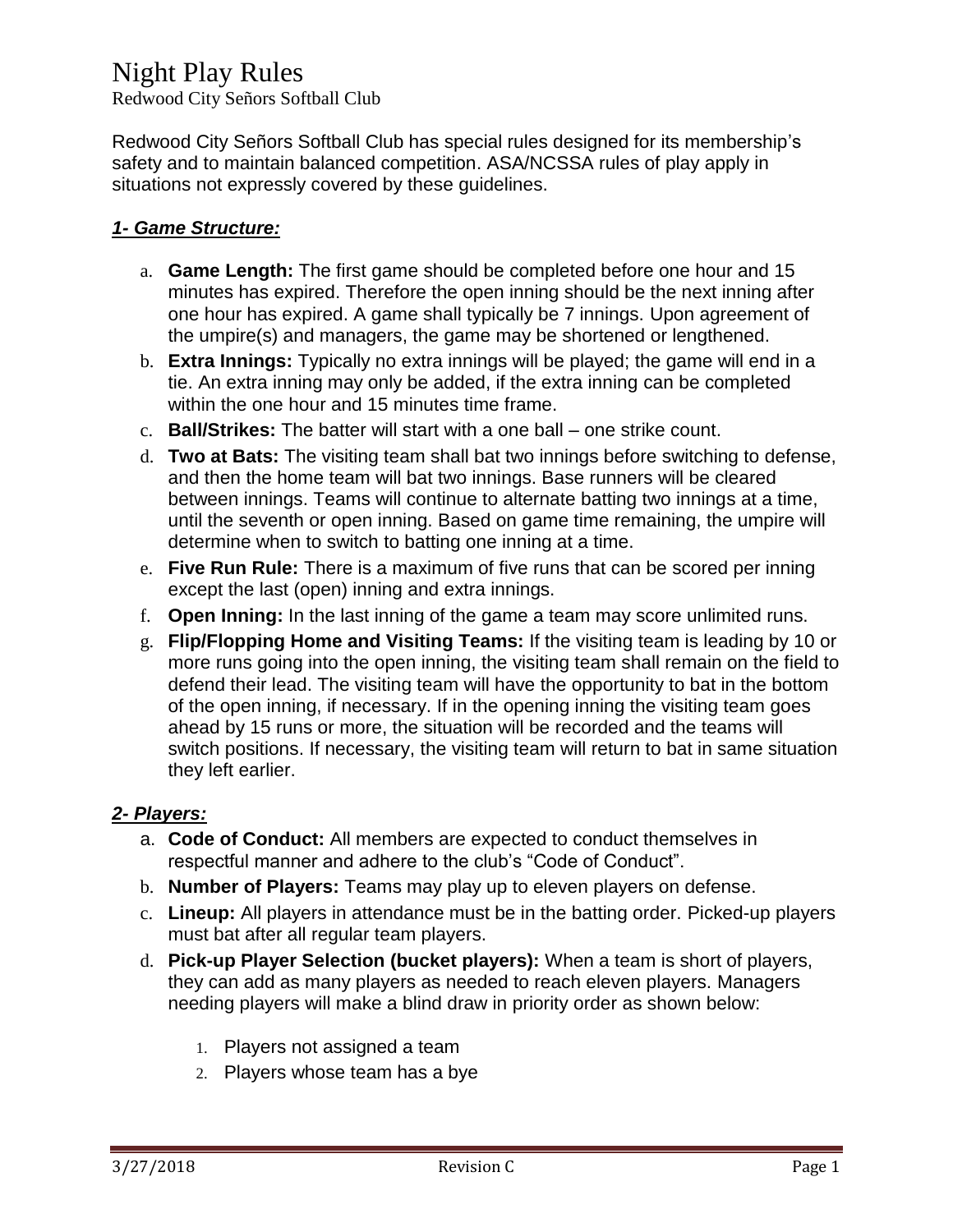Redwood City Señors Softball Club

- 3. Remaining players (Any player who played in the first game is not given priority in the second game)
- 4. Pick-up players should be selected to create an equal number of players on each team.
- 5. If both teams pick-up players then they must have the same number of defensive players. The only time a team can play with an additional defensive player is when the team has a full team without picking-up players and players are not available for the other team. For example teams can play 11 players against 10 players. If a team has two more players then the other team, then one player should be loaned to the other team.
- 6. Due to player injury during a game, the managers should adjust the teams to balance the number of players on each team.

## *3. Equipment*

- a. **Balls:** Men use 12 inch balls. When women are at bat, they may elect to use an 11 inch ball.
- b. **Bats:** Bats must be ASA or USSSA approved. Women and Men 65 and over may use Senior Softball USA approved bats.
- c. **Metal cleats:** Metal cheats are not allowed

## *4. Substitute Runners*

- a. **Unlimited:** An unlimited number of substitute runners are allowed per game.
- b. **Once per Inning:** A player may only be a substitute runner once per inning.
- c. **Timing:** Players may request a substitute runner from any base during any dead ball situation.
- d. **Batter:** A batter can request a substitute runner. The substitute runner will start from a position located behind an imaginary extension of the third base line. The substitute runner can start running upon the batter making contact with the ball.
- e. **Requests Only:** A substitute runner may be used only for those players requesting a runner.
- f. **Replacement:** A substitute runner can not be replaced, except upon an injury to the initial substitute runner.
- g. **On Base when at Bat**: If a substitute runner is on base when their turn at bat comes up, an out is called; the runner is removed from base and the runner becomes the next batter. This rule is waived for teams with nine or less players.

## *5. Base Running*

a. **Collisions:** Runners must avoid collisions or be at risk of being called out. On close plays at a base, runners must avoid the fielder, and instead cross a line that extends from the leading edge of the base. To be called safe, the runner's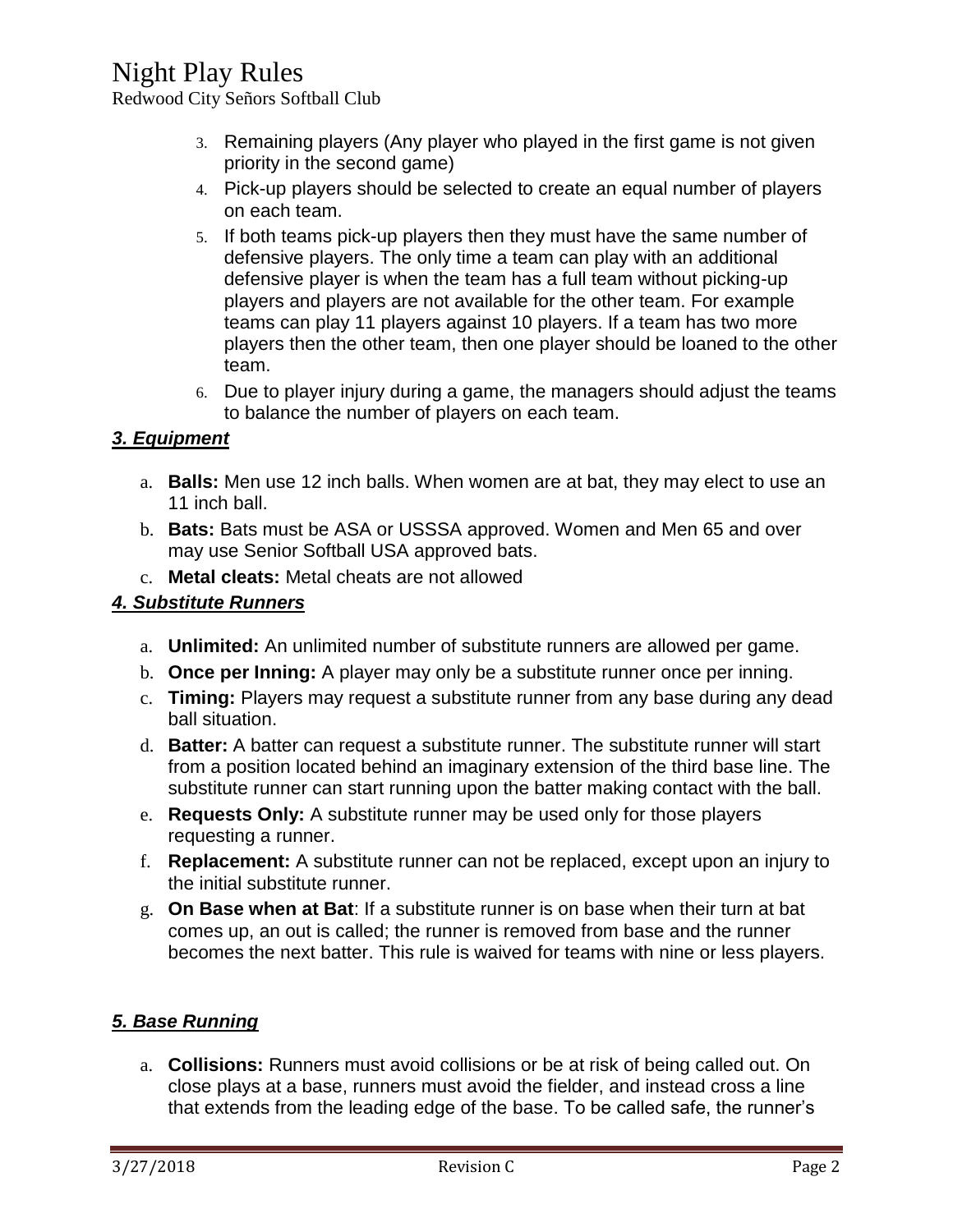Redwood City Señors Softball Club

foot must be down on the line or base or across it with a foot down, before the ball is caught by a fielder touching the base.

- **Second Base:** When running to second base and the ball is being thrown from right or center field, the base runner must run to the line on the third base side of second base. If the throw is coming from left field, the runner must run to the right field side of second base.
- **Third Base:** When running to third base and the ball is being thrown from left field or center field, the base runner must run to the line on the home plate side of third base. If it's coming from right field, the runner must run to the left field side of third base.
- b. **Overrunning Bases:** Runners may overrun any base. If they overrun a base and then want to advance, they must re-touch the base before advancing. Exception: After overrunning first base, runners may advance without retreating to the base. If a runner in the process of overrunning a base makes a noticeable attempt to the next base, they are in jeopardy of being tagged out.
- c. **Sliding:** Sliding going forward is not permitted and the runner will be called out. But diving or sliding back into a base is permitted.
- d. **Home Plate:** If a base runner touches home plate or the strike mat, they will be called out. Instead, the base runner crosses the scoring line. To be safe at home plate the runner must contact the ground on or behind the line before the ball is caught by the fielder in contact with home plate or the strike mat. A runner must avoid running through the batter's box. The first time this occurs in a game both teams will be warned, the second time the runner will be called out.
- e. **Commit Line/Point-of-No-Return:** There is a commit line on the third base line twenty feet from home plate. Runners touching or passing the commit line must continue toward home plate and cannot retreat back to third base. Fielders cannot tag a runner who has crossed the commit line. The fielder must touch home plate or the mat, with ball in hand, before the runner contacts the ground on or behind the line. A base runner re-crossing the commit line is immediately out.
- f. **Runner Safety:** A base runner, on first or third base, may move into foul territory to avoid being hit by a batted ball. The following guidelines apply to this situation:
	- The base runner must announce to the umpire their intention to be off the base prior to leaving the base.
	- The base runner must be at rest immediately adjacent to the base they occupied and the base coach must not be in between the runner and the base.
	- The base runner must "retouch" the occupied base after the batter contacts the ball and prior to advancing to the next base.
	- A base runner that has not yet "retouched" the base is in jeopardy of being tagged out.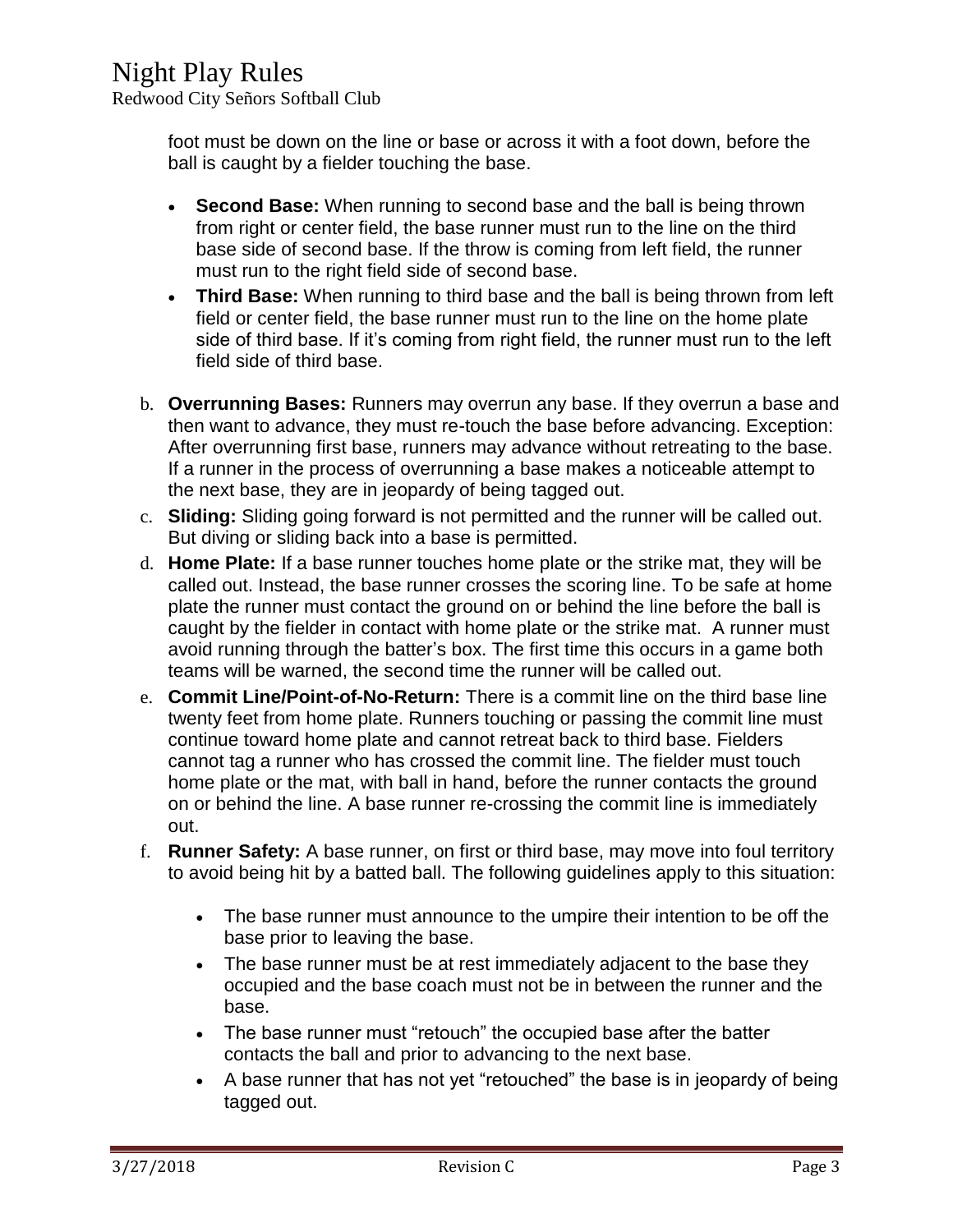Redwood City Señors Softball Club

#### *6. Defense*

- a. **Force Plays:** All plays on runners advancing to any of the four bases shall be treated as a "Force Play". The defensive player's foot must be in contact with the base, plate or strike mat. The base runner's foot must either touch the base or the ground beyond the forward edge of the base prior to or at the same time as the defensive player catching the ball to be considered safe on a force play.
- b. **Non-Force Plays / Tagging Situations:** In non-force out situations, the fielder should not tag the runner; instead the defensive player must:
	- 1. Have control of the ball
	- 2. Be in contact with the base
	- 3. "Sweep Tag"- the defensive player must break the plane of the front edge of the base.

Note: A runner between bases can be tagged out except when they have passed the commit line, and then the ball must be controlled while a defensive player touches home plate or the strike mat.

- c. **Returning to a Base:** Returning to a base is not a force situation. The runner must be tagged out prior to returning to the base.
- d. **Strike Zone:** A strike mat will be used to determine balls and strikes. A legally pitched ball that contacts top surface of home plate or the strike mat on the fly will be a strike.
- e. **Pitching Screen:** A pitching screen may be used by the pitcher. The screen is not required and the screen's use is the pitchers option, but if the pitching screen is not used then the pitcher must wear a face mask. If a batted bat contacts any part of the screen, the ball is dead, no pitch is called and the batter returns to the batter box with the same count as before the pitch. If a thrown ball contacts the screen then the ball is live and the runners advance at their own risk.

## *7. Special Ground Rules:*

- a. **Burton Park:** Only single wall bats are allowed
- b. **Hawes Park:** A ball hit over the right or left outfield fence is three outs and will carry over to the next inning and the player is suspended one game.
- c. **Highlands Park:** If a batted ball contacts equipment (soccer goal etc) behind an outfielder, the umpire will determine base runner(s) position.

### *8. Amendments to Guidelines:*

a. New guidelines or changes to existing guidelines should be submitted to the Night League Commissioner(s) and require approval of the Redwood City Señors Softball Club Board of Directors. The changes shall be effective immediately on their adoption.